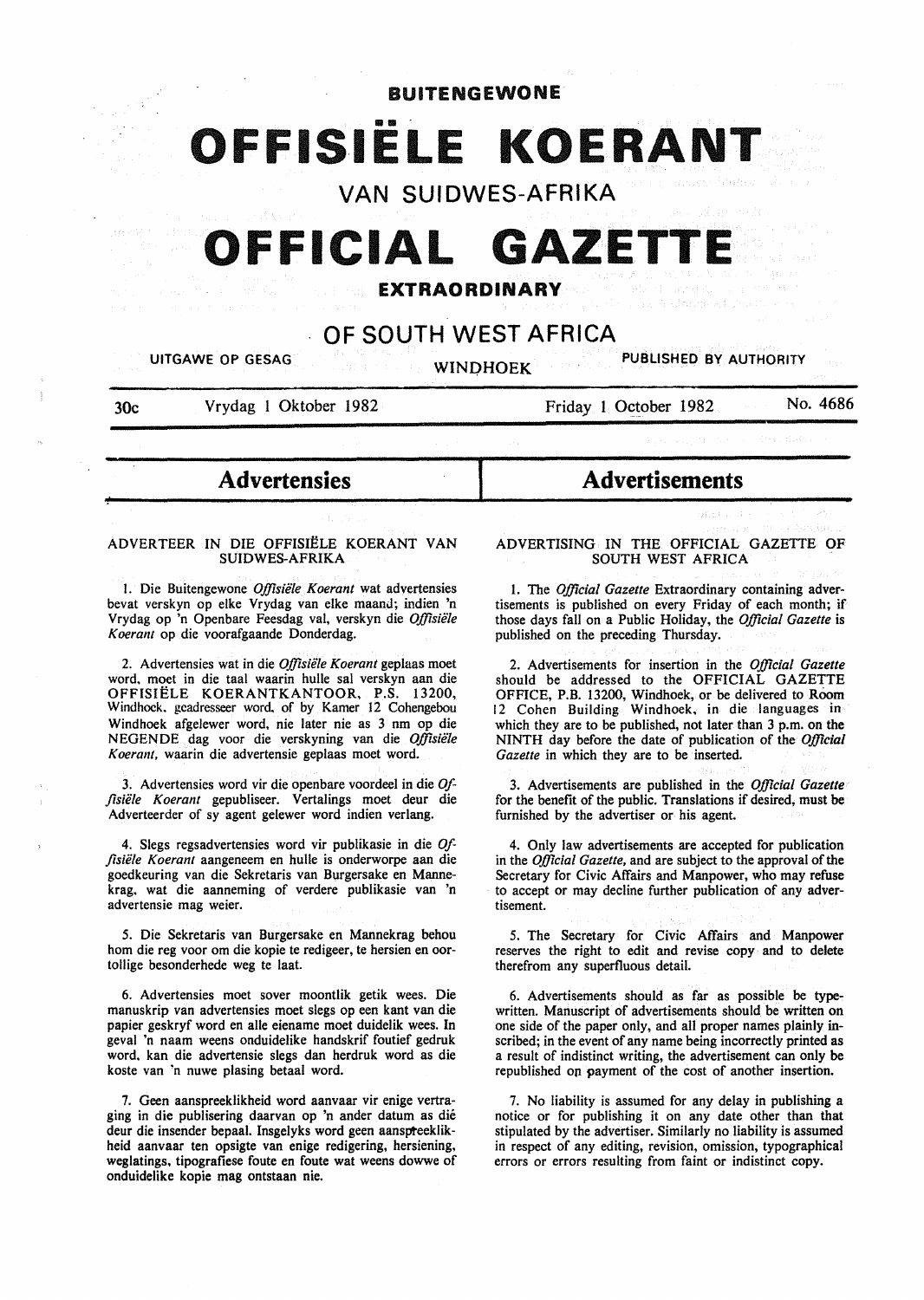8. Die insender word aanspreeklik gehou vir enige skadevergoeding en koste wat voortvloei uit enige aksie wat weens die publisering, hetsy met of sonder enige weglating, foute, onduidelikhede of in watter vorm ookal, van 'n kennisgewing teen die Administrateur-generaal ingestel word.

9. Die jaarlikse intekengeld op die *Offisiele Koerant* is R12,50 posvry in hierdie Gebied en die Republiek van Suid-Afrika, verkrygbaar by die here Swapers Beperk, Posbus 56, Windhoek. Oorsese intekenaars moet posgeld vooruitbetaal. Enkel eksemplare van die *Offisiele Koerant* is verkrygbaar van die here Swapers Beperk, Posbus 56, Windhoek, teen 30c per eksemplaar. Eksemplare word vir slegs twee jaar in voorraad gehou.

10. Die koste vir die plasing van kennisgewings is soos volg en is betaalbaar by wyse van tjeks, wissels, pos- of geldorders:

# LYS VAN VASTE TARIEWE Gestandaardiseerde kennisgewings *Tarief per*

*plasing*  R หรือเขตราช กำรวจ 231 ที่ Oordrag van besigheid .................................... . R3,25 Aktes: Verlore dokumente .................................. 6,00 Besigheidskennisgewings .................................. . 5,00 Boedelwettekennisgewings: Vorms J. I!D. 193. 197. 295. 297. 517 en 519 ............... . 2,00 Derdeparty assuransie eise om skadevergoeding .. 2,50 Insolvensiewet en maatskappywettekennisgewings: J. 28, J. 29, Vorms I tot 9 .................. .. 4,00 L.W. - Vorms 2 en  $6 -$  bykomstige verklarings volgens woordetaltabel, toegevoeg tot die basiese tarief. Naamsverandering (vier plasings) .................... .. 25,00 Naturalisasiekennisgewings (insluitende 'n herdruk vir die adverteerder) ............................... .. 2.00 Onopgeëiste geld — slegs in die buitengewone *Offisiele Koerant,* sluitingsdatum 15 Januarie (per inskrywing van "naam, adres en bedrag") ........... . 0,80 Slagterskennisgewings ..................................... . 5,00 Slumopruimingshofkennisgewings, per perseel .... . 4,00 Verlore Iewensversekeringspolisse .................... .. 2,00 Nie gestandaardiseerde kennisgewings Maatskappykennisgewings: Kort kennisgewings: Vergaderings, besluite, aanbod van skikking, omskepping van maatskappy, vrywillige likwidasies, ens.: sluiting van oordrag van lederegisters en/of verklarings aan dividende .................................................... 11,00 Dranklisensie kennisgewings (in buitengewone *Offisiele Koerante,* t.w. Junie/Tvl. November/Kaap, Januarie/OVS., April/Natal) per tweetalige aansoek .............................................................. 7,00 Verklaring van dividende met profytstate, notas ingesluit............................................................ 25,00 Lang kennisgewings: Oordragte, veranderings met betrekking tot aandele of kapitaal, aflossings, besluite, vrywillige likwidasies .. .. . .. .. . .. . .. .. .. .. .. .. . .. . 3 7,00 Handelsmerke in Suidwes-Afrika....................... 11,00 Likwidateurs en ander aangesteldes se kennisgewings............................................................. 7,00

8. The advertiser will be held liable for all compensation and costs arising from any action which may be instituted against the Administrator-General as a result of the publication of a notice with or without any omission, errors, lack of clarity or in any form whatsoever.

9. The subscription for the *Official Gazette* is RI2,50 per annum, post free in this Territory and the Republic of South Africa, obtainable from Messrs. Swapers Limited, P.O. Box 56, Windhoek. Postage must be prepaid by overseas subscribers. Single copies of the *Official Gazette* may be obtained from Swapers Limited, P.O. Box 56, Windhoek, at the price of 30c per copy. Copies are kept in stock for only two years.

10. The charge for the insertion of notices is as follows and is payable in the form of cheques, bills, postal or money orders:

#### LIST OF FIXED TARIFF RATES

| Standardised notices                                                                                                                                                                          | Rate per<br>insertion |
|-----------------------------------------------------------------------------------------------------------------------------------------------------------------------------------------------|-----------------------|
| Asianomovis A                                                                                                                                                                                 | R                     |
|                                                                                                                                                                                               | R3,25                 |
|                                                                                                                                                                                               | 6,00                  |
| Administration of Estates Acts notices: Forms J.<br>187, 193, 197, 295, 297, 517 and 519                                                                                                      | 5,00                  |
| Third party insurance claims for compensation                                                                                                                                                 | 2.00                  |
| Insolvency Act and Company Acts notic s: J. 28,                                                                                                                                               | 2,50                  |
|                                                                                                                                                                                               | 4,00                  |
| N.B. $-$ Forms 2 and $6 -$ additional statements<br>according to word count table, added to the<br>basic tariff.<br>g allard chains an albe                                                   |                       |
| Change of name (four insertions)                                                                                                                                                              | 25.00                 |
| Naturalisation notices (including a reprint for the                                                                                                                                           |                       |
|                                                                                                                                                                                               | 2.00                  |
| Unclaimed moneys - only in the extraordinary<br>Official Gazette, closing date 15 January (per entry                                                                                          |                       |
| of "name, address and amount")                                                                                                                                                                | 0,80                  |
|                                                                                                                                                                                               | 5,00                  |
| Slum Clearance Court notices, per premises                                                                                                                                                    | 4,00<br>2,00          |
| Non standardised notices<br>그는 그리고 우리 사람                                                                                                                                                      | Trille                |
| $\mathcal{G} \times \mathcal{M} \subset \mathcal{M} \times \mathcal{B} \times \mathcal{C}$<br>Company notices: and environmental construction<br>STRAND AT A THE PROGRAM PLANT                |                       |
| Short notices: Meetings, resolutions, offer of com-<br>promise, conversion of company, voluntary<br>windings-up; closing of transfer or members'<br>registers and/or declaration of dividends | 11,00                 |
| Liquor Licence notices (in extraordinary Gazettes,                                                                                                                                            | ali ka                |
| viz. June/Tvl. November/Cape, January/O.F.S.,<br>April/Natal), per bilingual application                                                                                                      | 7,00                  |
| Declaration of dividend with prof t statements, in                                                                                                                                            | 25,00                 |
| Long notices: Transfers, changes in respect of<br>shares or capital, redemptions, resolutions, volun-                                                                                         | 37,00                 |
| Trade marks in South West Africa                                                                                                                                                              | 11,00                 |
| Liquidator's and other appointees' notices                                                                                                                                                    | 7,00                  |

48.84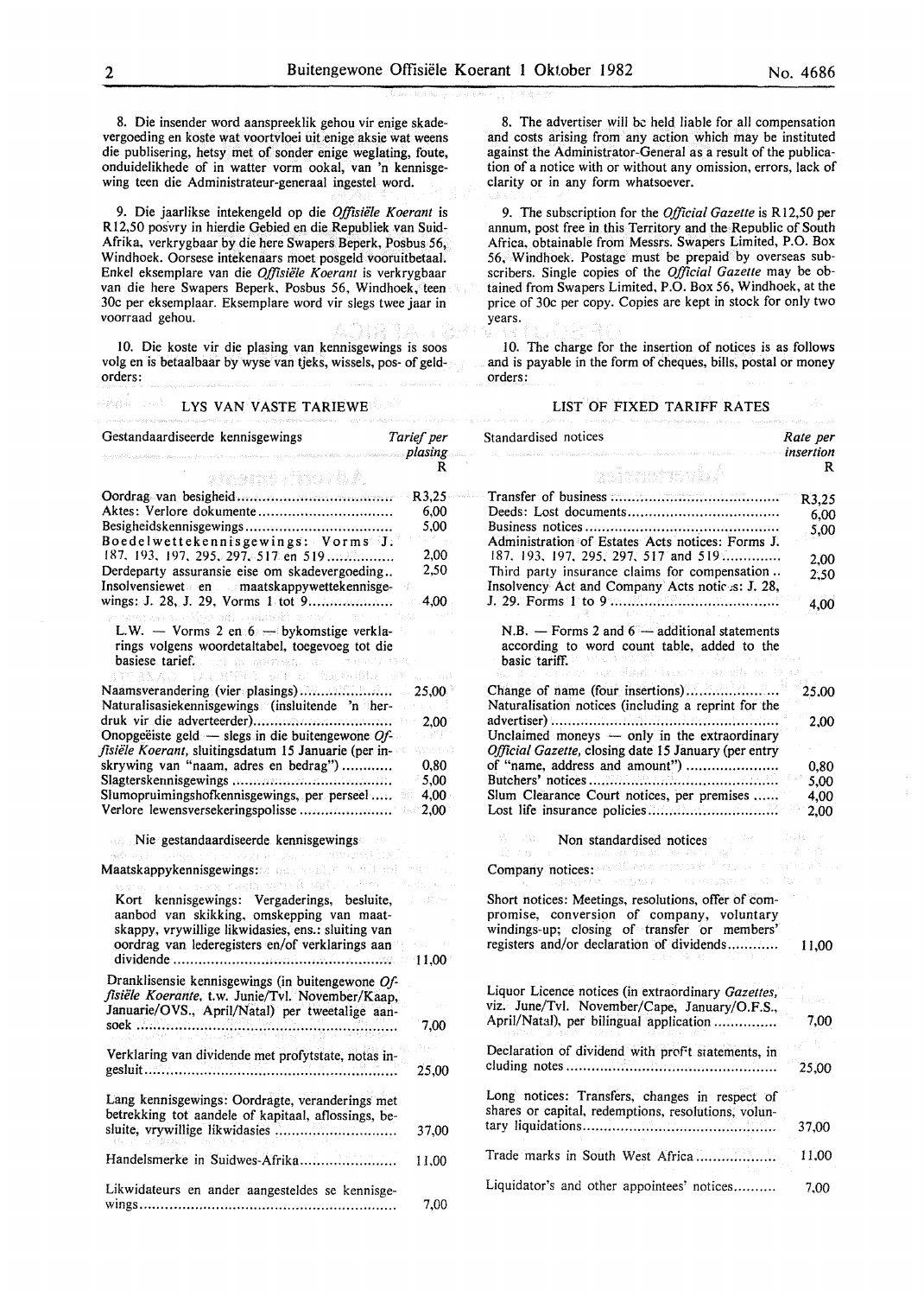Geregtelike en ander openbare verkope:

|                                        | 18.00 |
|----------------------------------------|-------|
| Openbare veilings, verkope en tenders: |       |
|                                        | 6.00  |
|                                        | 15.00 |
|                                        | 23.00 |

Orders van die Hof:

| Voorlopige en finale likwidasies of sekwestra-                                                  |       |
|-------------------------------------------------------------------------------------------------|-------|
|                                                                                                 | 14,00 |
| Vermindering of veranderings in kapitaal,                                                       |       |
| samesmeltings, aanbod van skikking $\dots \dots$                                                | 37,00 |
| Geregtelike besture, kurator bonis en soort-                                                    |       |
|                                                                                                 | 37,00 |
|                                                                                                 | 4.00  |
| Tersydestellings en afwysings van petisies (j.                                                  |       |
|                                                                                                 | 4.00  |
| the contract of the contract of the contract of the contract of the contract of the contract of |       |

II. Die koste vir die plasing van advertensies, behalwe die kennisgewings wat in paragraaf lO genoem word, is teen die tarief van 56c per em dubbelkolom. (Gedeeltes van 'n em moet as volle em bereken word).

12. Geen advertensie word geplaas nie tensy die koste vooruitbetaal is. Tjeks, wissels, pos- en ge1dorders moet aan die Sekretaris, Burgersake en Mannekrag betaalbaar gemaak word.

# Vorm/Form J 187

## **LIKWIDASIE- EN DISTRIBUSIEREKENING IN BESTORWE BOEDELS WAT TER INSAE LE**

lngevolge artikcl 35(5) van Wet66 van 1965. word hierby kennis gegee dat duplikate van die likwidasie- en distribusierekenings (eerste en finale. tensy anders vermeld) in die hoedels hieronder vermeld, in die kantore van die Meesters en Landdrostc soos vermeld en gedurende 'n tydperk van 21 dae (of korter of langer *indien spesiaal vermeld)* vanaf gemeldc datums of vanaf datum van puhlikasie hiervan. as dit later is, ter insae lê van alle persone wat daarby belang h·:t.

Indien binne genoemde tydperk geen besware daarteen by die hctrokke Mcesters ingedien word nie. gaan die eksekuteurs oor tot die uithetalings ingevolge gemelde rekenings.

350/82 ORREN William Harris 140912 5032 20·3 Posbus 10328 Khomasdal Rachel Gertruida Orren Windhoek F.M. Ochl Posbus 3138 Windhoek

Sales in execution and other public sales:

| Public auctions, sales and tenders: |        |
|-------------------------------------|--------|
|                                     | - 6,00 |
|                                     | 15.00  |
|                                     | 23.00  |

Orders of the Court:

| Provisional and final liquidations or sequestra- |       |
|--------------------------------------------------|-------|
|                                                  | 14.00 |
| Reductions or changes in capital mergers, offer  |       |
|                                                  | 37.00 |
| Judicial managements, curator bonis and similar  |       |
|                                                  | 37,00 |
|                                                  | 4.00  |
| Supersessions and discharge of petitions (J.     |       |
|                                                  | 4.00  |

II. The charge for the insertion of advertisements other than the notices mentioned in paragraph 10 is at the rate of 56c per em double column. (Fractions of a em to be reckoned as a em).

12. No advertisements are inserted unless the charge is prepaid. Cheques, drafts, postal orders or money orders must be made payable to the Secretary, Civic Affairs and Manpower.

#### **LIQUIDATION AND DISTRIBUTION ACCOUNTS IN DECEASED ESTATES LYING FOR INSPECTION**

医小白血管 使用的复数 网络太阳 电电离器 转动 人名日本 第三四维用稳身 用物 强调性活动脉

In terms of section  $35(5)$  of Act 66 of 1965, notice is hereby given that copies of the liquidation and distribution accounts (first an final. *unless otherwise stated)* in the estates specified below will be open for the inspection of all persons interested therein for a period of 21 days (or shorter or longer *if specially stated*) from the date specified or from the date of publication hereof, whichever may be the later, and at the offices of the Masters and Magistrates as stated.

Should no objection thereto be lodged with the Masters concerned during the specified period. the executors will proceed to make payments in accordance with the accounts.

225/81 VAN ZYL 020308-0014-00-4 Martha Maria Karasburg Karasburg Windhoek Barclays-Nasionale Bank Beperk (Geregistreerde Handelsbank) Trustee-tak Posbus 460 Windhoek

302/80 PIETERS Barcnd Hcrmanus Geen Bethestraat 14. Pionierspark Windhoek Ria Pieters 410201 0078 00 4 aanvullcndc Windhoek Volkskastrust Beperk Bocdclafdeling Pretoria (Oos-Tvl) Posbus 383 Tel. 29S637 Pretoria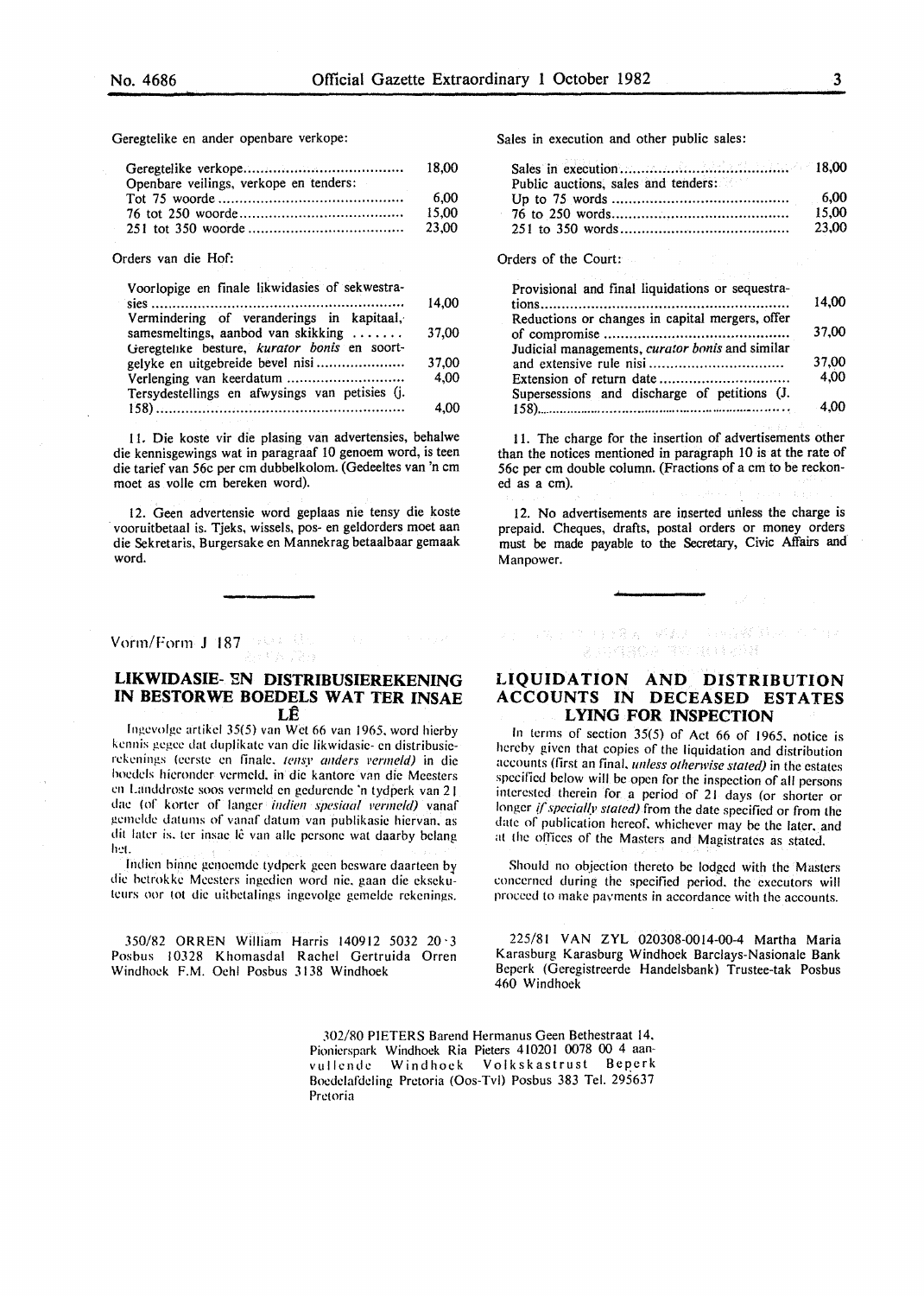Vorm/Form J 193

#### KENNISGEWING AAN KREDITEURE IN BESTORWE BOEDELS

Alle persone wat vorderinge het teen die boedels hieronder vermeld, word hierby versoek om hul vorderinge by die hctrokkc cksckuteurs en binnc ·n tydperk van 30 dae (of andersins soos aangedui) gereken vanaf die datum van publikasie hiervan in te lewer. Die inligting word verstrek in die volgorde: Boedelnommer. familienaam en voorname. gchoortcdatum. pcrsoonsnommcr. laaste datum. datum oorlede: nagelate eggenoot(note) se name. familienaam. geboortedatum en persoonsnommer: naam en adres van cksekuteurs of gemagtigde agent. tydperk toegelaat vir lewering van vorderings *indien anders as 30 dae.* 

361/R2 Windhoek SAM Leonard Harold 20-2-1949 490220 02 0025 4 27-7-19R2 Sofia Sam F.M. Ochl Posbus 313R Windhoek

348/82 Windhoek KONING Dieter Erich 16 Junie 1935 3506165008007 36 Charles Cathral Street Olympia Windhoek 29 Julie 1982 Barclays Nasionalc Bank Beperk IGcrcg.istreerdc Handelsbank) Wcstclikc-Kaap Trustee-tak Posbus 4 Kaapstad

making the top and has been computed as ta a santi conservito de parte del constante del control de la conservación de la conservación de la

Vorm/Form No. 517

### KENNISGEWING AAN KREDITEURE IN BESTORWE BOEDELS

Alle persone wat vorderinge het teen die boedels in die hvlac vermeld, word versoek om sodanige vorderings binne ·n tvdpcrk van 30 dae (of andersins soos aangcdui) vanaf die datum van publikasic hicrvan by die bctrokkc cksckutcurs in h: lcwcr.

369/82 HERBOTH lise Maria Ottilie 6/9/1909 090906 0009 000 Herbothsfarm Windhoek 6 Augustus 1982 Ernst August Justav Herboth Die Standard Bank SWA Bpk Trustee Tak Posbus 2164 Windhoek 30 Windhoek SW A

404/82 BERGER Siegfried Eugen 19/9/1914 140919 5027 00 0 Plaas Haruchas Mariental 18 Augustus 1982 Berger Magdalene Susanna Standard Bank SWA Bpk Trustee Tak Posbus 2164 Windhoek 30 Windhoek SWA

in 1973

 $\begin{split} &\text{rank} \mathcal{P} \rightarrow \text{rank} \mathcal{P} \rightarrow \text{rank} \mathcal{P} \rightarrow \text{rank} \mathcal{P} \rightarrow \text{rank} \mathcal{P} \rightarrow \text{rank} \mathcal{P} \rightarrow \text{rank} \mathcal{P} \rightarrow \text{rank} \mathcal{P} \rightarrow \text{rank} \mathcal{P} \rightarrow \text{rank} \mathcal{P} \rightarrow \text{rank} \mathcal{P} \rightarrow \text{rank} \mathcal{P} \rightarrow \text{rank} \mathcal{P} \rightarrow \text{rank} \mathcal{P} \rightarrow \text{rank} \mathcal{P} \rightarrow \text{rank} \mathcal{P} \rightarrow \text{rank} \$ 

#### NOTICE TO CREDITORS IN DECEASED ESTATES

All persons having claims against the estates mentioned below are hereby called upon to lodge their claims with the executors concerned, within 30 days (or otherwise as indicated) calculated from the date of publication hereof: The information is given in the following order: Estate numer. surname and christian names. date of birth. identity number. last address, date of death: surviving spouse's names, surlla•nc date of birth and identity number: name and address of executor or authorised agent. period allowed for lodgement • ,f claims if" *other than 30 days.* 

378/82 HORWITZ Alfred 09-03-02 020309 5005 00 5 Untcr den Aczicnstraat 13 Kectmanshooo 09-08-82 Charles Horwitz p/a Letin Botma & De Waal Posbus 38 Keetmanshoop 30 Windhoek SWA

380/82 Windhoek WESSELS Jurie Gerhardus 24 November 1943 341 124 5009 003 Jordaanstraat 56. Pionicrspark. Windhoek 9 Julie 1982 RH Meyeridricks Bcstuurdcr Santamtrust Bpk Posbus 4333 Kaapstad !Eksckuteur)  $\sim 1000$  ,  $\sim 1000$ 

# NOTICE TO CREDITORS IN DECEASED ESTATES

All persons having claims against the estates specified in the schedule, are called upon to lodge their claims with the executors concerned within a period of 30 days (or otherwise as indicated) from the date of publication hereof.

293/82 HELL WAG Carl Otto Lepold 22/2/1887 870222 5002 008 Susanna Grau Heim. Windhoek 30/6/82 NVT Standard Bank SWA Bcperk, Trustee Tak, Posbus 2164 Windhoek 30 Dae Windhoek SW A

402/82 SMIT Maria Johanna Elizabeth 12/8/1892 Onbckend Gobabis I September 1982 NVT Standard Bank SW A Bpk Trustee Tak Posbus 2164 Windhoek 30 Windhoek SWA

 $\mathbb{Z}_{4T}$  , and the set of  $\mathbb{Z}_{2T}$ 

 $\label{eq:3.1} \left\{ \sigma_{\mathbf{N}}^{(k)}\right\} \left(\mathcal{I}_{\mathbf{N}}^{(k)}\right) = \left\{ \sigma_{\mathbf{N}}^{(k)}\right\} \left(\mathcal{I}_{\mathbf{N}}^{(k)}\right)^{-1} \left(\mathcal{I}_{\mathbf{N}}^{(k)}\right) \left(\mathcal{I}_{\mathbf{N}}^{(k)}\right) \left(\mathcal{I}_{\mathbf{N}}^{(k)}\right)^{-1} \left(\mathbf{N}^{(k)}\right)^{-1} \left(\mathbf{N}^{(k)}\right)^{-1} \left(\mathbf{N}^{(k)}\right)^{-1} \left(\$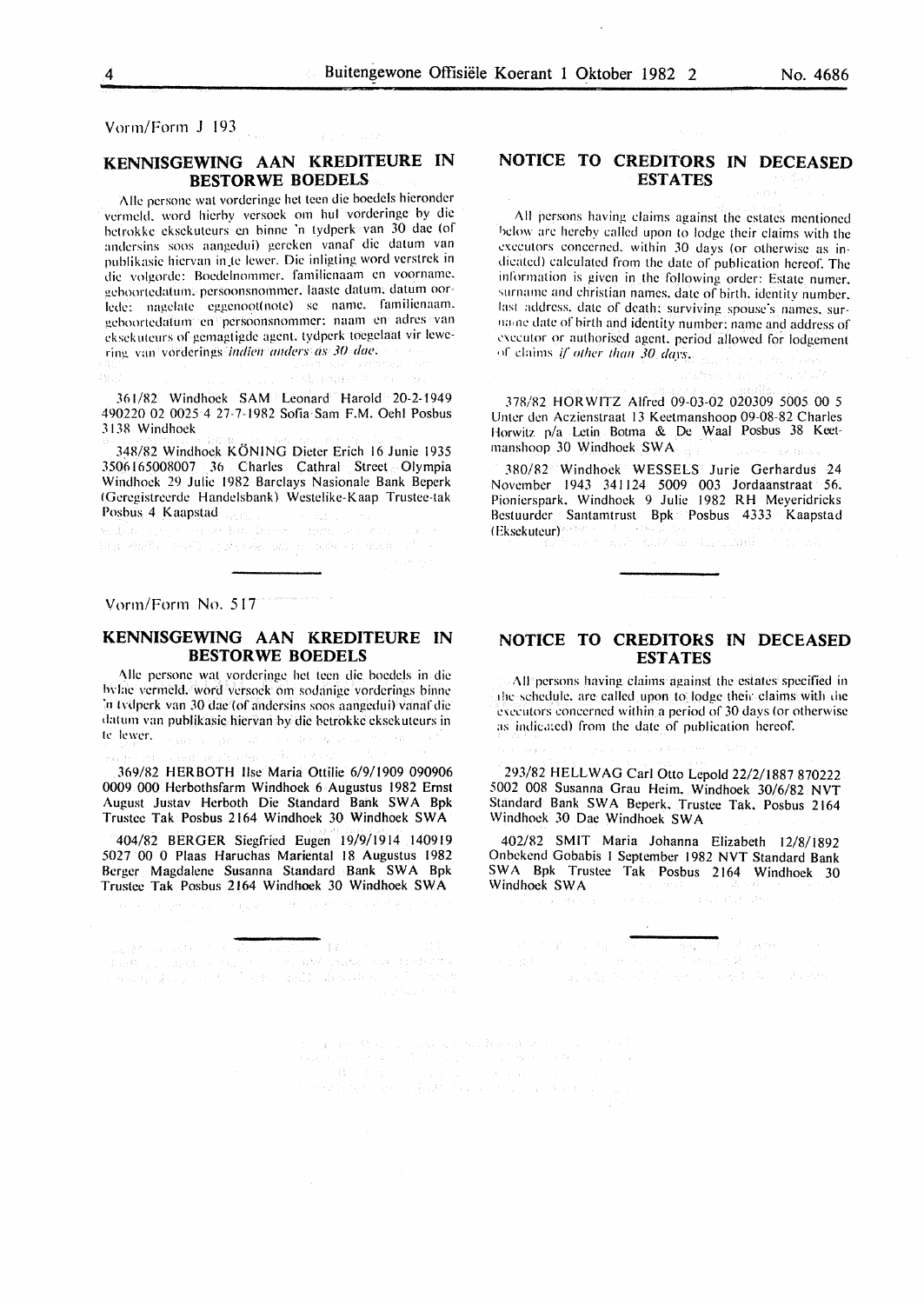# Vorm J 519 LIKWIDASIE EN DISTRIBUSIEREKENING IN BESTORWE BOEDEL WAT TER INSAE LE

lngevolge artikel *35* (5) van Wet 66 van 1965 word hierby kennis gegee dat die likwidasie- en distribusierekening in die Boedel in die Bylae vermeld in die kantore van die Meester van die Hooggeregshof en Landdros soos vermeld vir 'n, tvdperk van 21 dae vanaf die datum van publikasie hiervan (of andersins soos aangedui) ter insae sal lê vir alle persone wat daarby belang het.

lndien geen besware daarteen hy die Meester binne die gemclde tydpcrk ingedien word nie. sal die eksekuteur tot uithetaling daarvolgens oorgaan.

322/82 LE ROUX Johannes Peterus Ook bekend as (Petrus) 491101 5081 007 Otjiwarongo Eerste en Finale Likwidasie en Distribusierekening Le Roux Jeanette 520103 0075 005 I Oktober 1982 Windhoek Otjiwarongo Standard Bank SWA Bpk (Geregistreerde Handelsbank) Trustee-Tak Poshus 2164 Windhoek 9000

#### イコー (意図)のは のほう プリア LIQUIDATION AND DISTRIBUTION ACCOUNT IN DECEASED ESTATE LYING FOR INSPECTION

In terms of section *35* (5) of Act 66 of 1965 notice is hereby given that the liquidation and distribution account in the Estate specified in the Schedule will be open for in the inspection of all persons interested therin for a period of 21 days from the date of publication hereof (or otherwise as indicated) at the offices of the Master of the Supreme Court and Magistrate. as stated.

Should no objection thereto he lodged with the Master during the specified period. the Executor will proceed to make payment in accordance therewith.

261/81 PIETZSCH Karl Friedrich Horst 280203 5016 00 2 Swakopmund 2de en Finale NVT 1/10/82 Windhoek Swakopmund Standard Bank SW A Bpk Trustee Tak Posbus 2164 Windhoek 9000 Tag (and head shown and

e de la construcción de la construcción de la construcción de la construcción de la construcción de la construcción<br>La construcción de la construcción de la construcción de la construcción de la construcción de la construc

 $\begin{array}{ll} \hbox{for all $k\in\{0,1\}^n$ and $k\in\{0,1\}^n$ and $k\in\{0,1\}^n$ and $k\in\{0,1\}^n$ and $k\in\{0,1\}^n$ and $k\in\{0,1\}^n$ and $k\in\{0,1\}^n$ and $k\in\{0,1\}^n$ and $k\in\{0,1\}^n$ and $k\in\{0,1\}^n$ and $k\in\{0,1\}^n$ and $k\in\{0,1\}^n$ and $k\in\{0,1\}^n$ and $k\in\{0,1\}^$ 

#### Vorm/Form 297

## KENNIS VIR . VERKIESING VAN EKSEKUTEURS EN/OF VOOGDE

## VERKIESING VAN EKSEKUTEURS EN VOOGDE

Aangcsien die Boedels van die Pcrsonc vermcld in onderstaande Bylae nie verteenwoordig is nie. word hierhy deur Mccstcrs van die Hooggeregshowe van Suid-Afrika aan hclanghehhendes kennis gegee. dat byecnkomste ten opsigte van die verskillende Roedels op die datums. tye en plekke vermeld, gehou sal word met die doel om 'n Persoon of Persone te kies vir goedkeuring deur die onderskeie Meesters as geskik en bekwaam om deur hulle aangestel te word as Fksekuteurs of Voogde, na gelang van omstandighede.

In 'n stad waarin 'n Kantoor van ·n Meester is. word die byecnkoms voor die Meester gehou en in andcr plekke voor die Landdros.

LW. Items aan die linkcrkant met 'n • gemcrk. dui aan · die verkiesing van 'n Voog: andersins word 'n Eksekuteur gckies.

27 F 87 S SHK S 29

 $\label{eq:2.1} \mathcal{L} \left( \mathcal{E} \left( \mathcal{E} \right) \right) \left( \mathcal{E} \left( \mathcal{E} \right) \right) \left( \mathcal{E} \left( \mathcal{E} \right) \right) = \mathcal{E} \left( \mathcal{E} \left( \mathcal{E} \right) \right) \left( \mathcal{E} \left( \mathcal{E} \right) \right) \left( \mathcal{E} \right)$ i de la cardida<br>1970: Espaina de la Cardida<br>1970: Espaina de la Cardida

The content of the second product with the second second second second second second second second second second second second second second second second second second second second second second second second second seco

- 4 - 7

# NOTICE FOR ELECTION OF EXECUTORS AND/OR TUTORS.

### ELECTION OF EXECUTORS AND TUTORS

The Estates of the Persons mentioned in the subjoined Schedule being unrepresented. interested. interested parties arc hereby given notice by Masters of the Supcrcme Courts of South Africa. that meetings will be held in the several Estates at the dates, times and places specified. for the purpose of selecting some Person or Persons. for approval by the respective Masters. as fit and proper to he appointed by them as Executors or Tutors. as the case may he.

Meetings in 'n town in which there is a Master's Office, will he held before the Master: elsewhere they will be held before the Magistrate.

N.B. Items indicated by  $a_i^*$  on the left hand side, denote the election of a Tutor: otherwise an Executor is to be elected. Presidents Sun St

mental companions and company

不認 おおり しょうしょく

318/82 MAASDORP Jan Skrynwerker 19 Mei 1982 20.10.1982 om 10h00 Landdros Swakopmund

 $\frac{1}{2} \frac{\partial \phi}{\partial t}$  .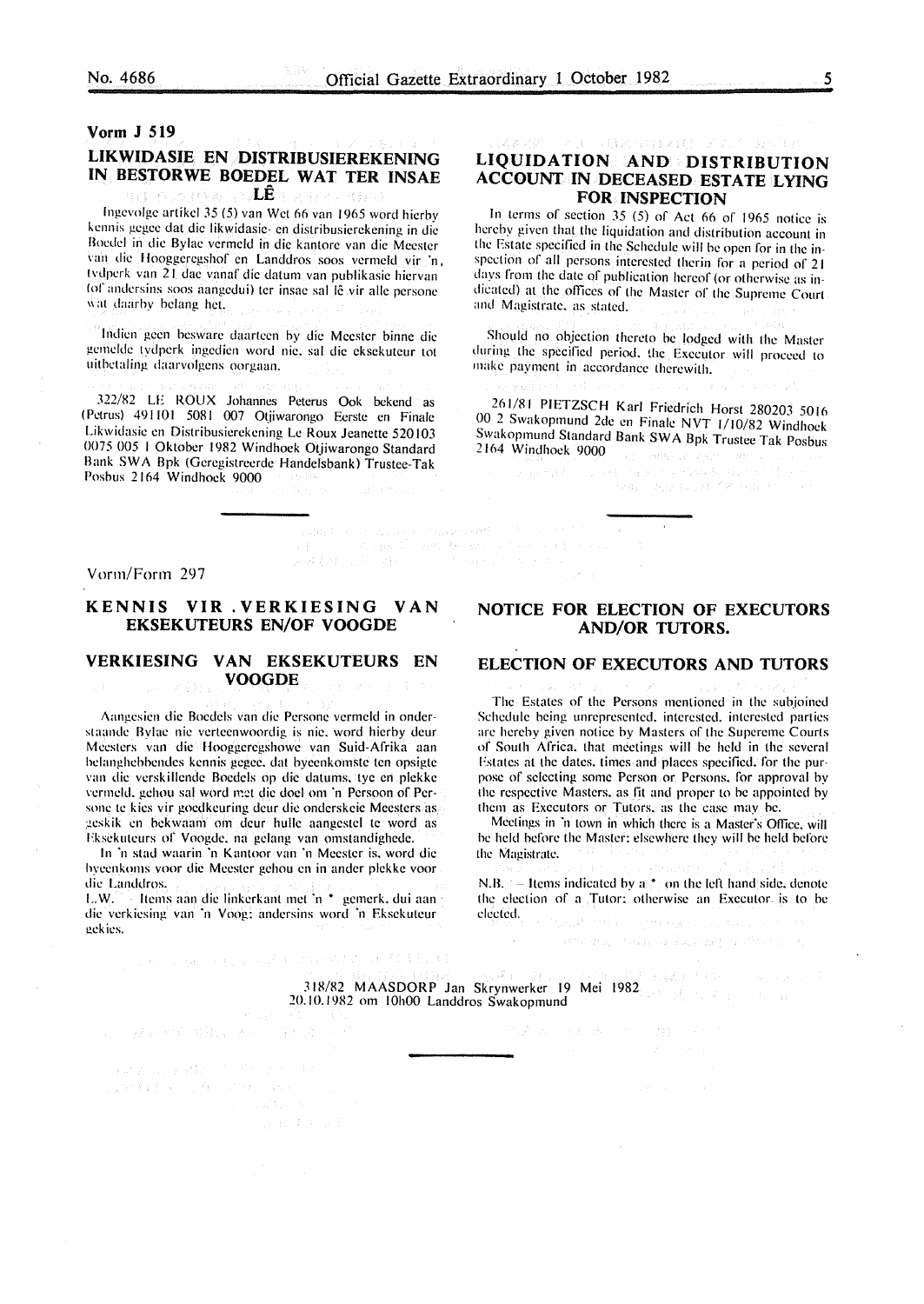# Vorm/Form 5 UITKEER VAN DIVIDENDE EN INSAME-LING VAN KONTRIBUSIES IN GESEKWES-TREERDE BOEDELS OF MAATSKAPPYE IN **LIKWIDASIE**

Nadcmaal die likwidasierekeninge en distribusie- of kontribusic rckcnings in die gesekwestreerde boedels of maatskappyc in likwidasie. na gelang van die geval. hicrondcr vcrmcld op die datums daarin vermeld. bekragtig is. word hierby ingevolge artikel 113 (1) van die Insolvensiewct. 1936. artikcl I 39 (2) van die Maatskappyewet. 1926. en artikel 409(2) van die Maatskappyewet. 1973 kennis gegee dat uithctaling van dividcndc of insamcling van kontribusies aan die gang is in gcnocmdc boedels of maatskappye soos hicrondcr uitccngcsit en dat clke kontribusiepligtigc skudeiser die bedrag deur hom verskuldig by die adres hieronder genoem aan die kurator of likwidateur moet betaal.

W23/74 Insolvent Estate RR Krämer 30/8/82 Dividend being paid Eight supplementary first & final Distribution Account D O'Neil Mathews Trustee Trust  $-$  Mining Co (Pty) Ltd PO Box X2 Windhoek 9000

### PAYMENT OF DIVIDENTS AND COLLECTION OF CONTRIBUTIONS IN<br>SEQUESTRATED ESTATES OR **SEQUESTRATED** COMPANIES BEING WOUND UP

The liquidation accounts and plans of distribution or contribution in the sequestrated estates of companies being wound up. as the case may be. mentioned below having been conlirmcd on the date therein mentioned. notice is hereby given. pursuant to section 113 (I) of the Insolvency Act. 1936. section  $139(2)$  of the Companies Act. 1926, and section  $409(2)$  of the Companies Act. 1973. that dividends are in the course of payment or contributions are in the course of collection in the said estates or companies as set forth below and that every creditor liable to contribution is required to pay to the trustee or liquidator the amount for which he is liable at the address mentioned below.

W24/74 Insolvent Estate PM Gums 30/8/82 Dividend being paid Eight Supplementary lirst & Final Distribution Account D O'Neil Mathews Trustee Trust & Mining CO (Ply) Ltd PO Box X2 Windhoek 9000

W 15/X2 Erongo Flats (Proprietary) Limited In Voluntary Liquidation 14 9 1982 Dividend Paid Klaus Nieft  $-$  Liquidator c/o Keller & Neuhaus Trust Co. (Pty) Ltd. PO Box 156 Windhock

 $\mathbb{R}^2 \times \mathbb{R}^{n \times n}$ 

# KENNISGEWING VAN OORDRAG VAN BESIGHEID

○ 10 回 3022 X3 140 超 250 0

KAN SUGERIA

GELIEWE KENNIS TE NEEM dat 14 dae na publikasic hicrvan aansoek gedoen sal word aan die Landdros Keetmanshoop vir die oordrag van die Slagterslisensie tans gehou deur PIETER SAREL HERMANUS KRUGER ten opsigte van die besighed wat bekend staan as AROAB SLAGHUIS en wat besigheid dryf te Erf 25 Aroab Distrik Keetmanshoop aan en ten gunste van MARIA CATHRINA FREDRIKA JOHANNA COETZEE wie voortaan besigheid sal dryf vir haar eie rekening onder dieselfde naam en op diesclfde perseel hierbo genoem.

GETEKEN te KEETMANSHOOP hierdie 13de dag van SEPTEMBER 1982.

> LENTIN BOTMA & DE WAAL Prokurcurs vir die Partye Posbus 38 Kectmanshoop

# NOTICE IN TERMS OF SECTION 34(1) OF ACT 24 OF 1936

法相关 经预期 人名科希 网络新闻学家

- 中国国鉄関連の「アメダー分泌」の Alactic Again

224 BARD RAWLEY

 $\mathcal{C}(\mathcal{C})$  ,  $\mathcal{C}(\mathcal{C})$ 

TAKE NOTICE that it is the intention of JOSE FERNANDES DE GOIS who conducts a GENERAL DEALER'S BUSINESS on Erf 1284. Pioniers Park Windhoek, in the district of WINDHOEK, to alienate his business and to dispose thereof to JOAO VIEIRA, and that within SIXTY days of the publication hereof. but not less than THIRTY days after the publication hereof, the said JOAO VIEIRA will apply to the Licensing authorities for the granting of the relevant trade licences to him.

DATED at WINDHOEK on this the 15th day of SEPTEMBER 1982

> P.G. V.D. MERWE PETER G. VAN DER MERWE & co ATTORNEY FOR APPLICANT 202 SONNEX BUILDING. KAISER STREET WINDHOEK